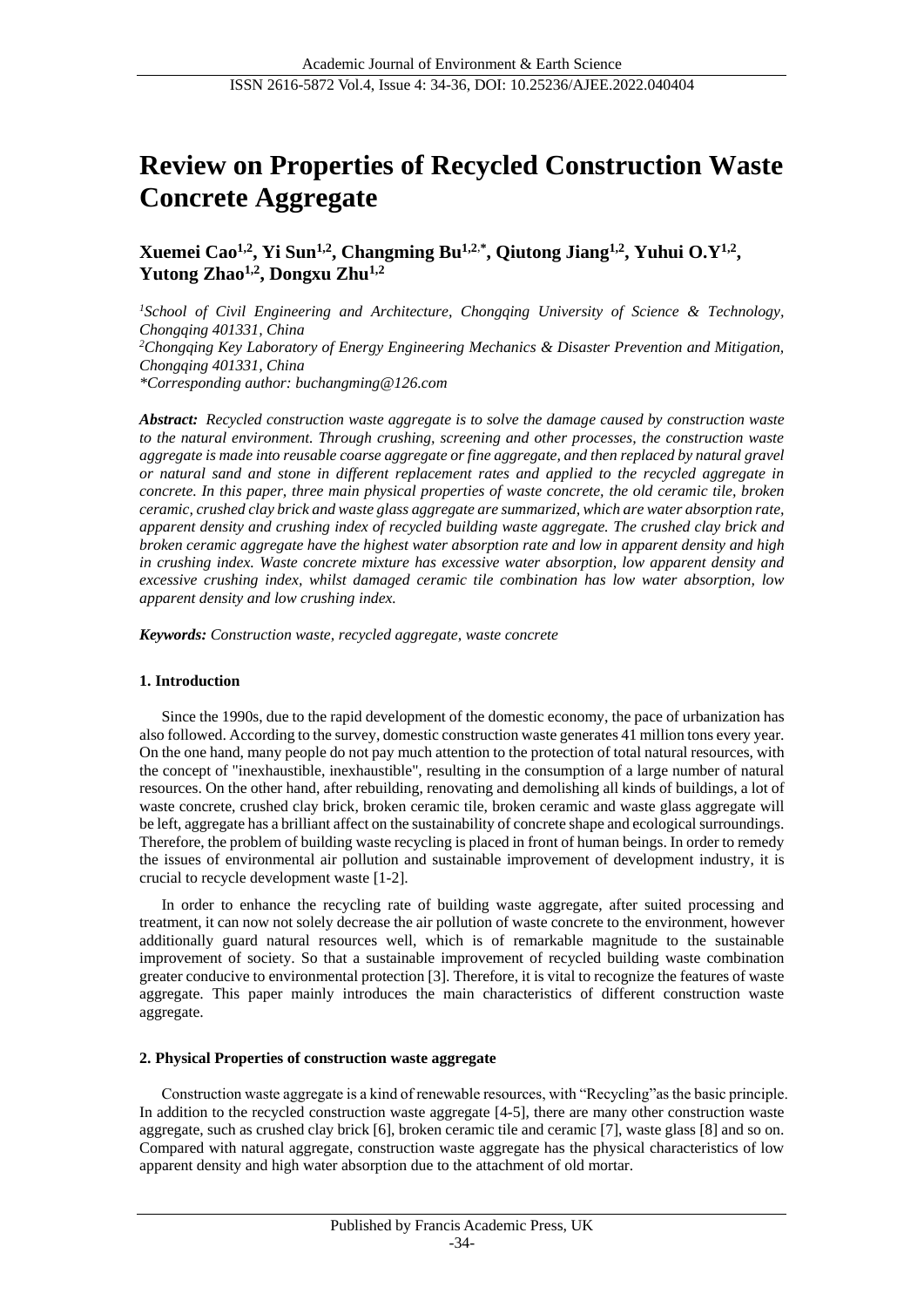#### ISSN 2616-5872 Vol.4, Issue 4: 34-36, DOI: 10.25236/AJEE.2022.040404

#### *2.1. Water absorption*

Water absorption is one of the important indicators for evaluating the performance of waste recycled aggregates from buildings. The water absorption of aggregate is related to the particle size of aggregate, the kind of waste aggregate and the surface hole. For recycled building waste aggregate, the porosity is high and the water absorption is high. The larger the apparent density of aggregate, the denser the material, the weaker the water absorption capacity; The smaller the aggregate particle size, the larger the specific surface area of the same mass of aggregate, the more surface holes, the stronger the water absorption capacity [9]. The water absorption rate of waste glass aggregate is low, which is only 0.12%-0.66% [10- 12]. And Discard Ceramic Tile's ceramic tile aggregate has half for Glaze, oneself bibulous is little, bibulous range is in 0.19%-0.84% commonly [13-14]. Due to the difference of manufacturing technology, the water absorption rate of broken ceramic aggregate is between 1.4% and 7.2%, which is much higher than that of ceramic tile [15-16]. The surface of waste recycled concrete aggregate is rough and includes a lot of historical mortar, so that its water absorption price is massive and range from 2.56% to 11.5% [5,6]. The water absorption of overwhelmed clay brick is greater than that of waste concrete aggregate, which is 11.14%-15.8%, due to the fact the apparent density of beaten clay brick combination is small and the porosity is excessive [4,17].

#### *2.2. Apparent density*

The apparent density of building waste recycled aggregate is related to material properties and particle size. The apparent density of reclaimed fine aggregate was lower than that of reclaimed coarse aggregate. Some researchers have also found that the apparent density of recycled waste concrete is much lower than that of natural aggregate, because many old cement mortars with a lower density than aggregate are attached to the waste concrete aggregate [4,10]. The apparent density of the crushed clay brick aggregate is only  $1875\text{kg/m}^3$  because of its high water absorption and high porosity. The apparent density of broken ceramic tile is  $2278\text{kg/m}^3$ - $2401\text{kg/m}^3$ , which is higher than that of broken ceramic aggregate[18]. Due to the particularity of waste glass aggregate, few researchers have explored the apparent density of glass aggregate. However, a few scholars have found that the apparent density of glass aggregate is about 2300kg/m<sup>3</sup> [12].

#### *2.3. Crushing Index*

The compressive strength, flexural strength, static elastic modulus and strength loss rate of recycled concrete decrease with the increase of recycled aggregate crushing index. The crushing index can show the ability of the construction waste aggregate to resist crushing, and the strength of the recycled aggregate can also be obtained indirectly. The higher the percentage of fragmentation indicators, the lower the crushing resistance and aggregate strength of the aggregate [15]. The crushing index is not only related to the density of aggregate, but also to the water absorbing capacity and appearance shape of aggregate. The natural aggregate has low porosity and high hardness, so the crushing index is lower and the crushing index increases with it. The crushing index of waste concrete is generally between 15% and 31% [4,19], while the crushing index of recycled brick aggregate is more than 30% [6]. The crushing index of abandoned ceramic aggregate is generally 11.9%-14.6%, in contrast, the crushing index of abandoned ceramic aggregate reaches 34.62% [14].

#### **3. Conclusion**

In summary, a large number of research results show that waste concrete aggregate, broken ceramic tile, broken ceramic, crushed clay brick, waste glass aggregate and other materials can be used for recycled concrete aggregate. The conclusion is as follows:

(1) Compared with natural aggregate, waste concrete aggregate has higher water absorbing capacity, lower apparent density and higher crushing index. This is due to the waste concrete aggregate containing a large number of old mortar, resulting in high porosity.

(2) The water absorbing capacity, apparent density and crushing index of broken ceramic tile aggregate are lower than those of natural aggregate. The glaze of ceramic tile aggregate is smooth, general bibulous little, density is bigger also.

(3) Ceramic aggregate and crushed clay brick are more porous, with high water absorbing capacity, low apparent density and high crushing index.